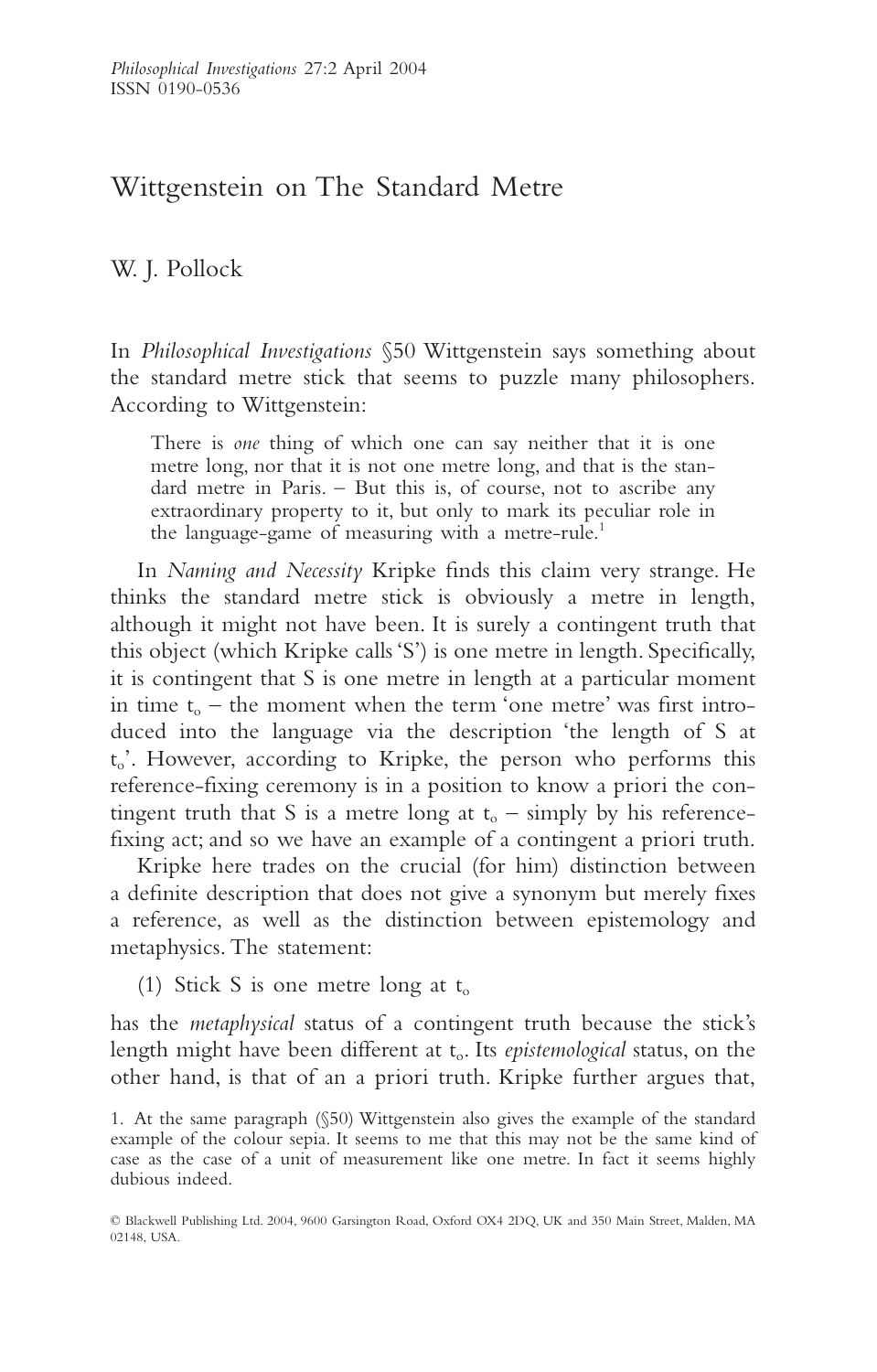although (1) may look like a definition of the term 'one metre', it is only a definition in a special sense. That is, the term 'one metre' is not synonymous with the reference-fixing description 'the length of S at t<sub>o</sub>'. As Kripke puts it in *Naming and Necessity*, the person who performs such a ceremony is:

... using this definition not to *give the meaning* of what he called the 'meter', but to *fix the reference*. (For such an abstract thing as a unit of length, the notion of reference may be unclear. But let's suppose it's clear enough for the present purposes). He uses it to fix a reference. There is a certain length which he wants to mark out. He marks it out by an accidental property, namely that there is a stick of that length. $^{2}$ 

This is a curious passage in that the person who introduces the term 'one metre' into the language seems to know what a metre is *before* he discovers the stick that is to serve as the standard.There is no question of this happening (a priori or otherwise), and the fact that Kripke thinks that it could shows that his argument is probably misconceived from the start. But we must not be too hasty. Kripke's claims here are not obviously specious and we must examine them in detail.They are certainly in step with most people's intuitions on this matter.

Nathan Salmon, in his (1986) and later in his (1988) also takes up the problem posed by Wittgenstein – even if Wittgenstein did not regard it as a problem. Although Salmon was initially of the opinion that the standard metre stick is indeed a metre in length, he differed from Kripke as to the epistemological status of (1). For Salmon (1986) (1) was a posteriori, only known by measurement. By the time of his (1988) Salmon has realised that the situation is more complicated than he originally thought and withdraws his claim that the length of S is known by measurement. In fact, he concedes, correctly it would seem, that the idea of measuring the standard metre stick at all is inappropriate. (More of this later).

In what follows I shall argue that, despite the intuitions of most people,Wittgenstein is in fact correct in claiming that we cannot say of the standard metre either that it is a metre in length or that it is not a metre in length. Kripke and Salmon are not only wrong, they simply fail to understand the very concept of measurement, as well as what it means to know the length of something. (Sadly, they are not alone among philosophers in their confusion on the subject).

2. 1980, 55.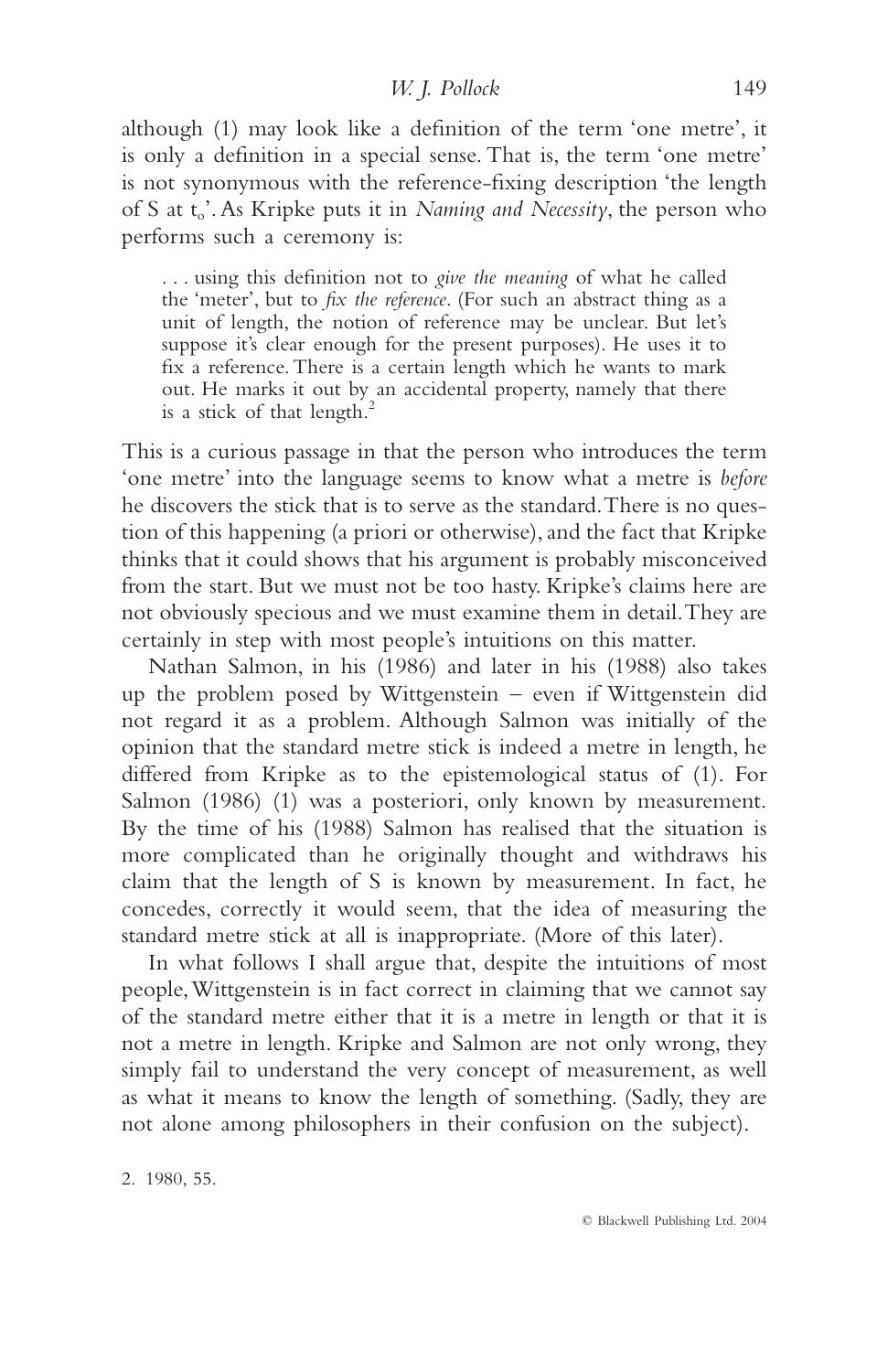A few points of clarification are in order at this point. First of all, we will not be concerned about whether (1) is necessary or contingent, or a priori or a posteriori, although sometimes philosophical discussions of these topics may shed some light on the problem at hand. Secondly, we must be clear that when Wittgenstein says that we cannot ascribe length to the standard metre stick, he of course means that we cannot ascribe length to it *in the metric system*, because of its special status in that system. (According to Wittgenstein it is a *means of representation* in the language game of measuring with the metric system*, not something that is represented* in the system). We can of course assign a length to the standard metre stick (stick S) in some *other* measuring system (the Imperial system, for example) because it has no special status or role in that system.Thus we can say that the standard metre stick is 39.37 inches in length, in the Imperial system of measurement.

This last point is probably one of the sources of confusion among philosophers and laymen alike when deciding how long the standard metre is. On page 54 of *Naming and Necessity* Kripke gives cause for concern when he asks the apparently innocent question: 'If the stick ... is 39.37 inches long. . . . why isn't it one meter long?'. Someone else might pose a similar question along the lines of: 'My writing desk is a metre in length and stick S is the same length as my writing desk, so why isn't stick S one metre long?'

There are several points to note here. First, anyone who asks this type of question about the standard metre is really putting the cart before the horse. They are trying to make the standard conform to the system, when it should be the other way round. The system is supposed to conform to the standard. To argue that the standard metre must be a metre in length because some other object is a metre in length is like using the other object (the writing desk, for example) as the standard, while treating Stick S as an ordinary object. Secondly, in claiming that stick S must be a metre in length because it is 39.37 inches, or that it is the same length as the writing desk, is to argue in a circle, because the only way we can know that the writing desk is a metre in length is by measuring it in the metric system – i.e. by comparing it with the standard metre. Similarly, we can question how anyone can know that 39.37 inches is equivalent to one metre. It can only be because at some time or other someone compared an object that had been measured at 39.37 inches, in the Imperial system, with an object that was measured to be one metre

<sup>©</sup> Blackwell Publishing Ltd. 2004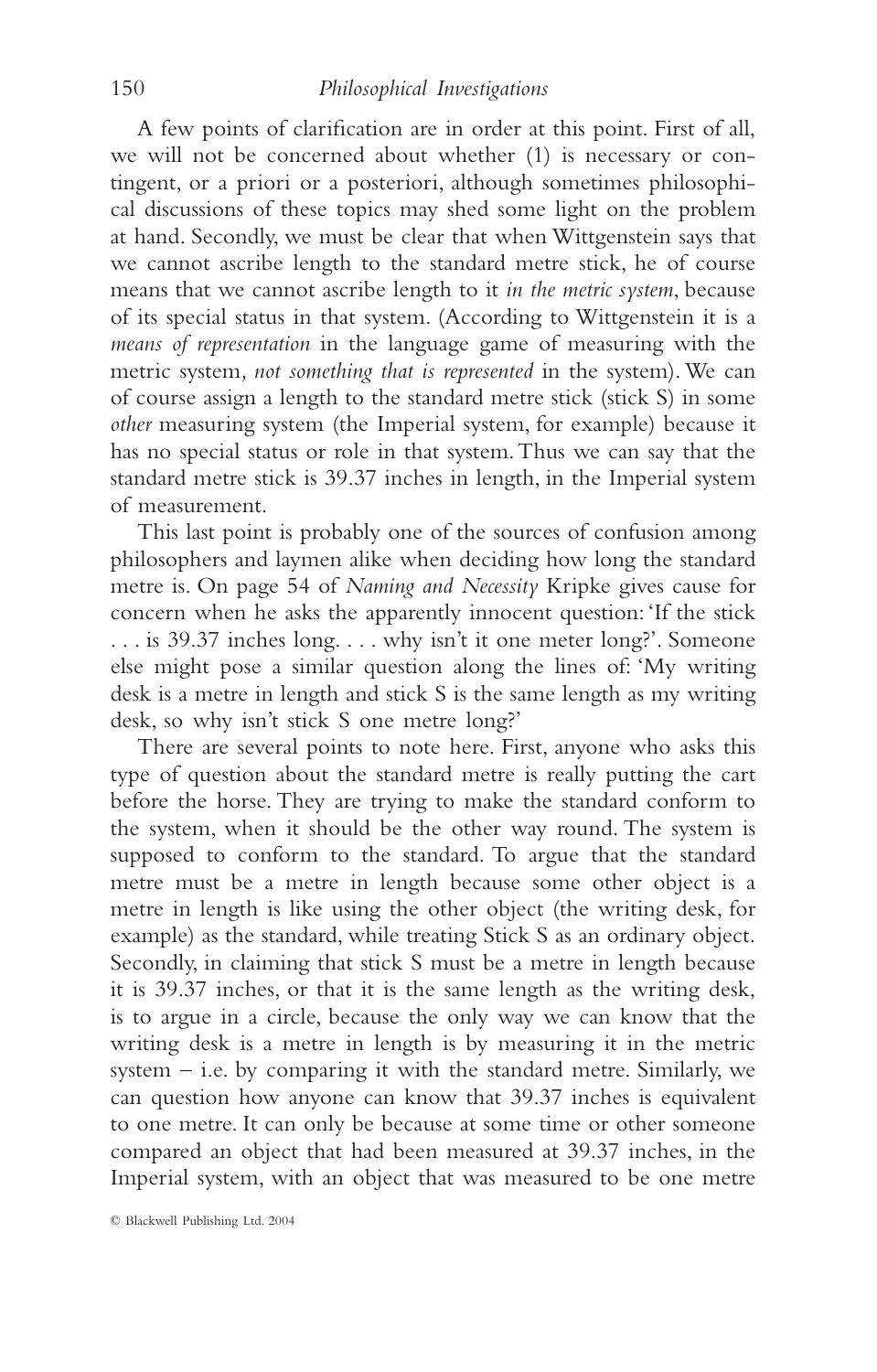in length in the metric system. In other words it was compared with an object that had itself been compared with the standard metre.We are simply going round in circles here.

Van Brakel<sup>3</sup> highlights another confusion, which originates with Kripke, but also pervades the commentaries of many other philosophers, such as Salmon (1986); Harrison (1987); Kennedy (1987); and Bostock (1988). The confusion involves the difference between knowing that S is exactly a metre in length and knowing that it is *approximately* a metre in length. If we are to know that S is a metre in length then surely we must mean *exactly* a metre in length, not approximately. Measurements on the other hand are merely approximations.There is always a degree of tolerance in a measurement, which rules out our knowing that S is a metre in length by measurement because it surely makes no sense to say that the standard metre is a metre in length plus or minus a certain degree of tolerance.

There is more to the puzzle of the standard metre, then, than whether or not we can know its length by measurement. Even Salmon concedes this in his (1988) where he makes some concessions to Wittgenstein while realising that his earlier (1986) treatment of the problem may have been inadequate. As already mentioned, Salmon (1986) thinks it straightforwardly the case that to know that the standard metre is a metre in length is a posteriori – in fact he describes it as a paradigm of a posteriori knowledge, discoverable only by measurement<sup>4</sup>. In the (1988) paper Salmon abandons this view, conceding that physical measurement is not only unnecessary

3. 1990, 300 (Van Brakel's main thesis in his (1990) is an interesting one. It is that the statement

(A) One metre is the length of S

is a priori but necessary. He begins (p. 305) by dismissing the attempt to relativise the claim that S is a metre long to a particular moment in time as a useless way of defining a unit of measurement. We cannot restrict our unit to a single moment in time. He then goes on to claim that a statement like (A) is necessary because, not only is the term 'one metre' rigid, but so also is the reference-fixing description 'the length of S' (p. 307). According to Van Brakel such descriptions refer rigidly to a natural kind property such as

solid metallic rods of constant temperature and submitted to constant external forces have constant length. (p. 311)

Consequently, 'Definitions of units of measurement are like Kripke's examples of theoretical identities, except that the identity of two rigid designators is stipulated a priori instead of discovered a posteriori' (pp. 307, 308).Thus Van Brakel uses Kripke's own ideas on the necessity of scientific identities against his claims that statements such as (A) are contingent a priori.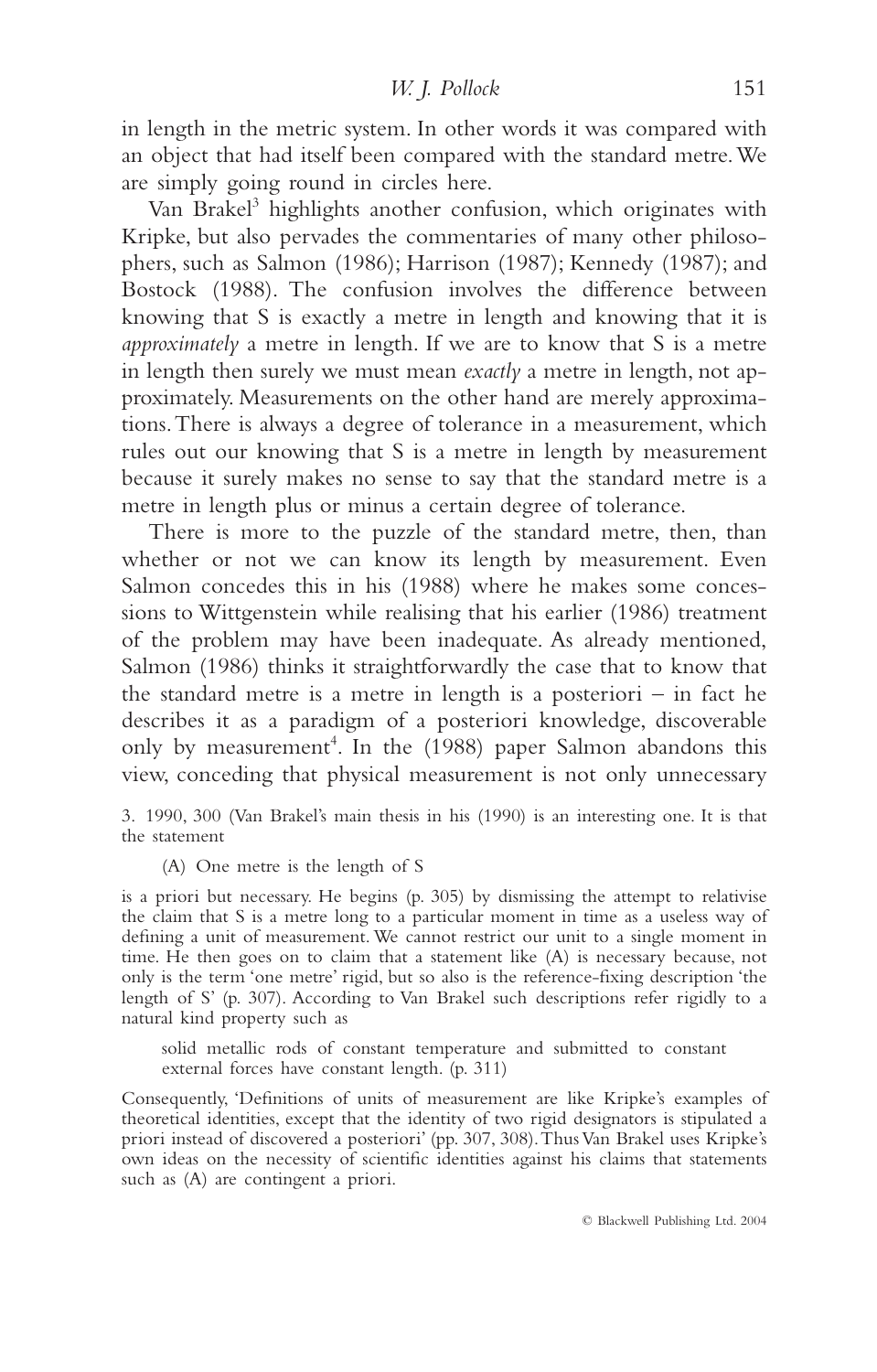but 'is in some sense inapplicable to this case'5 . Salmon then goes on to claim that a hypothetical agent who has randomly chosen S as his standard for measurement would know that S is exactly one metre long 'simply by looking at it'<sup>6</sup> . This makes S 'epistemically unique<sup>7</sup> and leads, according to Salmon, to an epistemological paradox as follows:

... as soon as we say that the reference-fixer knows that S is one metre long, we are embroiled in a paradox.The language-game of measuring with a metre rule involves a simple criterion for knowing how long something is. In order for the reference-fixer to know how long anything is, he must be able to specify its length in metres *and* he must know how long the Standard Metre is. Saying that he knows that S is exactly one metre long attributes to him knowledge of exactly how long the Standard Metre is. But he could not have acquired this knowledge through measurement. If he has such knowledge, he can only have acquired it by simply looking at S.This would require S to be what it cannot be: knowable in a unique way in which no other object is knowable and in which it itself would not be knowable if it had not been arbitrarily selected as the standard. These considerations invite the sceptical conclusion that the reference-fixer does not know after all that S is exactly one metre long.This, in turn, leads to an even stronger sceptical conclusion. For if the reference-fixer does not know how long S is, he cannot know, and cannot even discover, how long *anything* is. Measuring an object's length using S only tells him the ratio of that object's length to the length of  $S^8$ .

The key word here is 'only', as in "only tells him the ratio of that object's length to the length of S". This passage shows that Salmon, in common with perhaps the majority of philosophers, simply does not understand the concept of measurement. This lack of understanding is presaged in a passage on p. 208 where Salmon argues:

... knowing that a given object's length is exactly *n* times that of another object (the standard) cannot give one knowledge of how long the first object is unless one already knows how long the second object is. If one knows only that the length of the first is *n* times that of the second without knowing how long the second object is, one knows only the proportion between the lengths of the two objects without knowing how long *either* object is.

© Blackwell Publishing Ltd. 2004

<sup>4. 1986, 142.</sup>

<sup>5. 1988, 207.</sup>

<sup>6. (</sup>Ibid).

<sup>7. 1988, 209.</sup>

<sup>8. 1988, 210.</sup>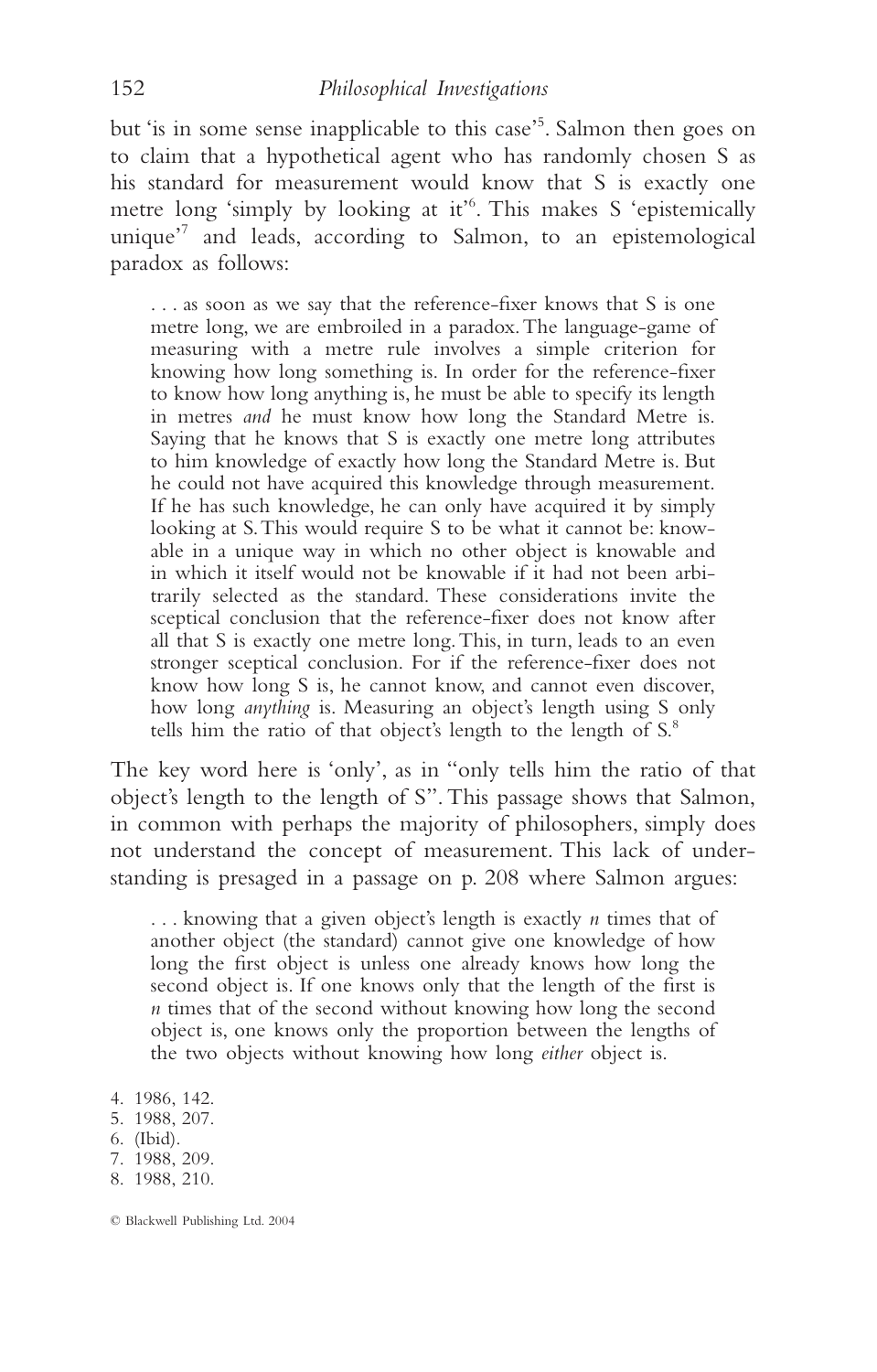What Salmon fails to understand here is that measurement *simply consists in* determining (within a degree of tolerance) the ratio of one object's length to the length of some standard. To say that an agent *only* knows the proportion of the length of two objects (one of which is a standard), or that he can *only* determine the ratio of an object's length to the length of S, is to fail to grasp the concept of measurement. Measurement consists in nothing more than the comparison of the object of measurement with some (arbitrarily chosen) standard. If there is any more to measurement than this then I would like to know exactly what else is required. What else could there *possibly be* to measurement?

Perhaps Salmon's confusion arises from seeing a difference between measuring an object's length and knowing how long the object is – i.e. *really* knowing how long the object is. Salmon does seem to make such a distinction, which leads us to ask the question: What exactly is involved in knowing the length of anything? What does the question 'How long is x?' actually mean?

In a sense this is a strange question to ask if we can actually see the object in question, because we can *see* how long it is. It is *that* long (pointing at or gesturing toward the object). But this is not what we usually mean when we ask such a question. It is certainly not the answer we are looking for, whether we can see the object or not. So what answer are we looking for? There would seem to be three alternative answers to the question: 'How long is  $x^2$ 

- (a) x is as long as it is
- (b) x is *that* long (pointing to or gesturing toward the object)
- (c) x compares *n* times with some standard of a system of measurement

(a) is not what we are looking for because it is trivial. (b) is not the answer we are usually looking for, although there is a sense in which it is not trivial. We do not want to be told that the object is *that* long if we can see it for ourselves – even though it *is* that long. It would seem that (c) is the correct answer to our question.When we ask how long an object is we want to know how it compares with a standard of measurement (within a degree of tolerance of course). The question: 'How long is x?' actually *presupposes* a system of measurement, such as the metric system, which itself presupposes a standard such as the standard metre stick. The standard metre (stick S)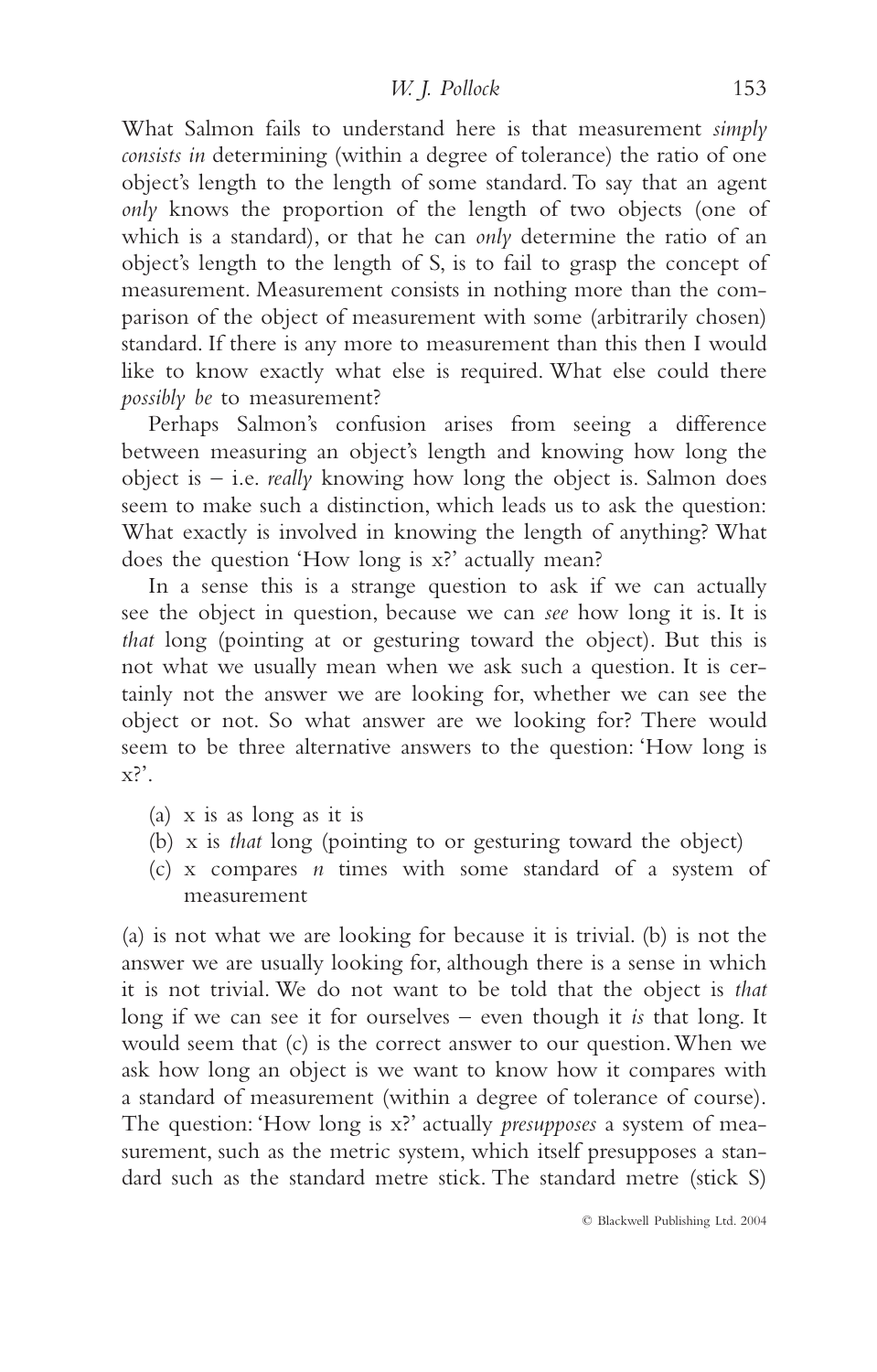is a necessary condition for the existence of the metric system. Seen in this way perhaps the statement:

Stick S is a metre in length

is synthetic a priori, to use Kant's terminology, but I don't know how useful this would be to the present problem.

If we accept that knowing the length of something is to compare it with some standard of measurement (within a degree of tolerance) then this would surely favour Wittgenstein over Kripke and Salmon because it makes no sense to apply the standard metre to itself (especially if it is within a degree of tolerance). The question 'How long is the standard metre?' actually is not a proper question, if we are using the metric system. It is like asking what time it is on the sun, where we use the sun to tell the time.The person who asks a question such as 'What time is it on the sun?' or 'How long is the standard metre?' has asked a logically improper question. Quite simply, he has not understood the concepts being used. Since there can be no answer to an improper question, it makes no sense to say that the standard metre is or is not a metre in length.

There is no epistemic paradox of the kind proposed by Salmon. Knowing the length of an object simply involves comparing the object with a standard of measurement. This standard is arbitrarily chosen and agreed upon by the community. Only practical considerations bar us from using anything at all as a standard. If we had chosen a different stick as our standard metre, as we might have done, then a metre would be a different length. This arbitrary nature of standards of measurement seems to be lost on many philosophers.

Not only is the standard of measurement arbitrarily chosen but standards of measurement are 'artificial' concepts – as opposed to 'natural' concepts like 'tiger' or 'dog'.Although we invented the word 'tiger', we did not invent the concept of a tiger. This is something we discovered when we discovered tigers and decided to name them. Not so with the concept of a metre or a kilogram.Although we discovered the concepts of *length* (and mass) we *invented* the concept of a metre for our own convenience; as a means of making judgements about length, which we could record and/or communicate to others. The length 'one metre' was not waiting to be discovered by us in the way that tigers were. (If it was, then how do we square that with the fact that standards of measurement are *arbitrarily* chosen?). We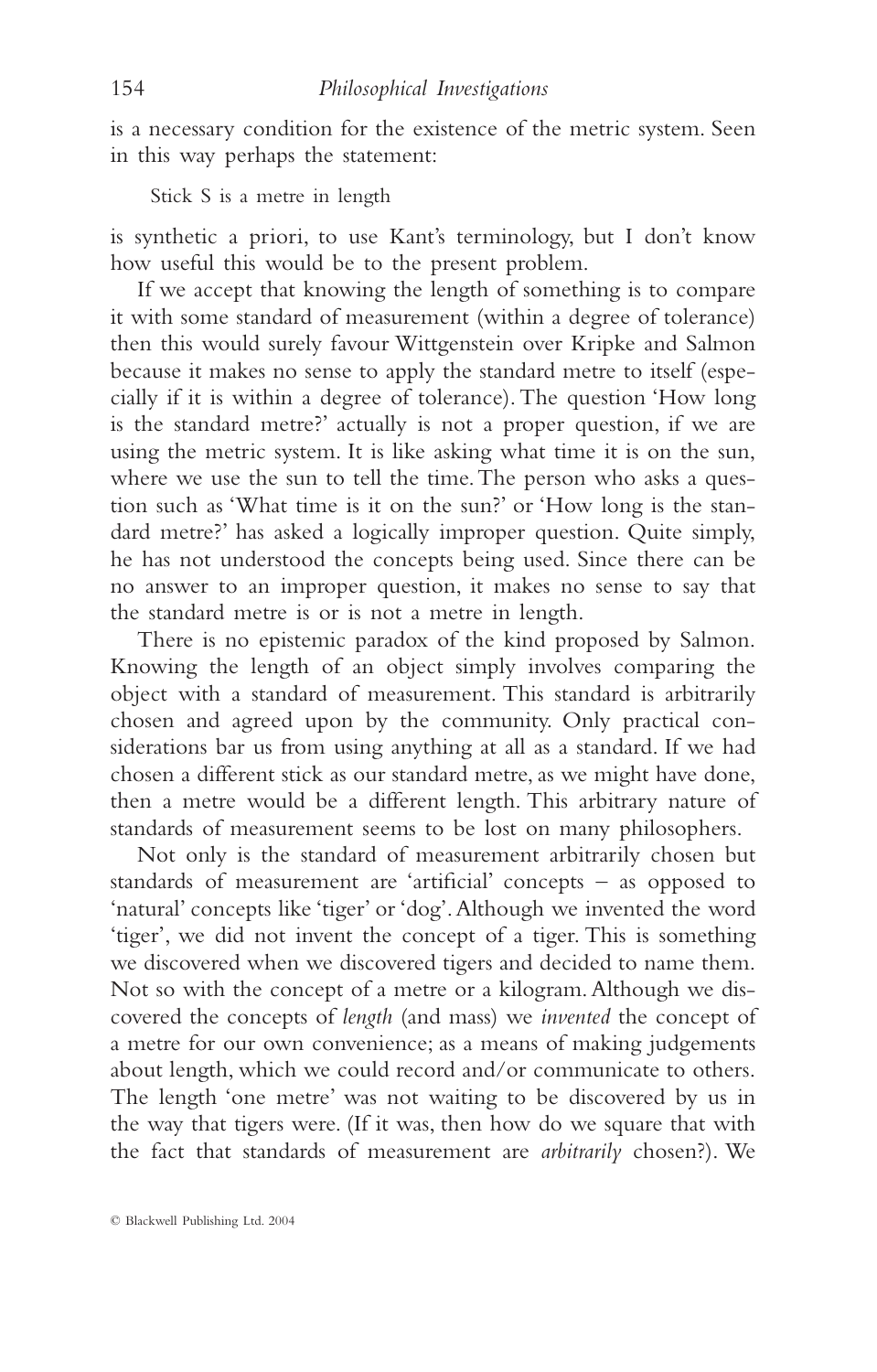## *W. J. Pollock* 155

simply chose a length that we found convenient and *called* it a metre. That is all there is to choosing a standard of measurement. This means that whatever we call a metre, or would have called a metre, is/would have been, a metre. Contrast this with a natural concept like 'tiger'. A tiger is not whatever is called a tiger. A metre *is* whatever is called a metre.

There are other ways in which we can show that Wittgenstein is correct. We could, for example, argue that the standard for a system of measurement is a *criterion* for measuring in that system, and it makes no sense to apply a criterion to itself<sup>9</sup>. In the case of the standard metre, therefore, we cannot say that it is a metre in length or that it is not a metre in length.

We could also examine the term 'one metre' as it is applied to the standard and as it is applied to other objects. It seems to me that when the term 'one metre' or 'a metre' is applied to an ordinary object, such as my writing desk, it is functioning as a *predicate*, as in:

My writing desk is one metre in length

When applied to the standard metre stick, on the other hand, the term 'one metre' is a singular term. It is simply *a name* for the length of that stick, not a general term. Once again it makes no sense to ascribe length to it in the metric system.

In conclusion, then,Wittgenstein is quite correct when he claims that we cannot say that the standard metre either is a metre in length or that it is not a metre in length, despite what our intuitions may tell us. The very question 'How long is x?' (in the metric system) actually presupposes the standard for that system (which is a necessary condition for the existence of the system) and literally means 'How does x compare with the standard (within a degree of tolerance)?'. Seen in this way it makes no sense to ask such a question of the standard itself. It would be like asking what time it is on the sun where we use the sun to tell the time. As Wittgenstein says, the standard is a *means of representation* in the language game of measuring with the metric system*, not something that is represented* in the system. We could also regard the standard for a measuring system as

9. The idea that a criterion cannot be applied to itself could be used to bolster Russell's Theory of Types. Instead of saying that self-referring statements make no sense, as Russell does, we could say that a self-testing test (criterion) makes no sense. Thus, it makes no sense to say of a set either that it is or is not a member of itself.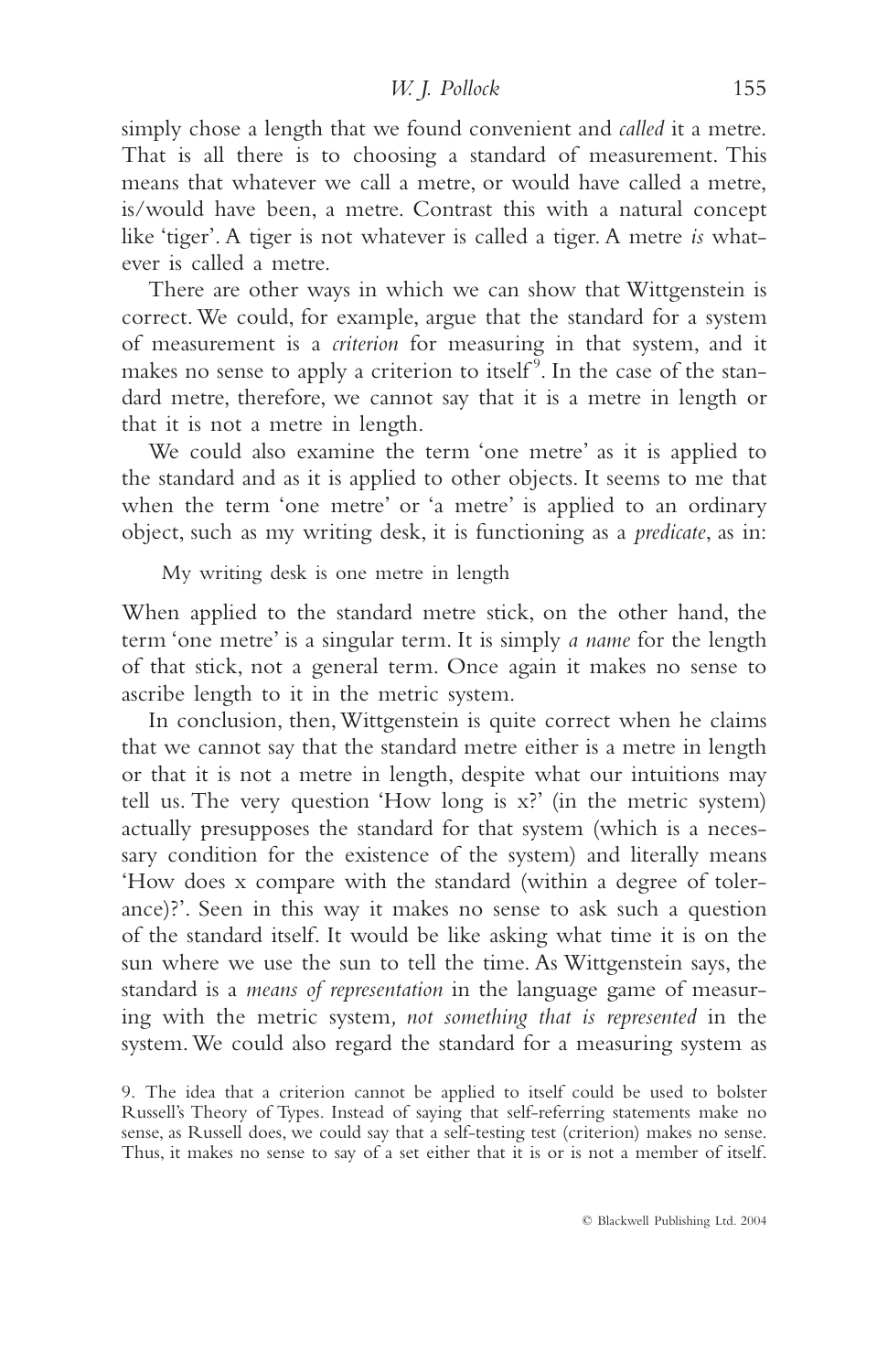a criterion by which we judge how long an object is. It would seem to make no sense to apply a criterion to itself, and so, once again we cannot say of the standard either that it is or is not a metre in length.

Kripke and Salmon simply do not understand the concept of measurement. Kripke certainly does not seem to understand how a standard is chosen for a measuring system when he suggests that the person who chose the standard for the metric system already knew what a metre was before he had chosen the standard for the system. There is no question of this happening. Standards are arbitrarily chosen.

Similarly, Salmon is wrong to argue that there is an epistemic paradox about measuring an object or knowing how long an object is. When he claims that comparing an object with a standard for measurement only tells him the ratio of that object's length to the length of the standard it is obvious (to me, at least) that Salmon just does not understand the concept of measurement.What more could he possibly require here?

Finally, anyone who says that the standard metre must be a metre in length because it is the same length as some object that has been measured to be a metre in length has got things the wrong way round. They are using an ordinary object to measure the standard, and that is not allowed. The person who asks the question 'How long is the standard metre?', or who says that the standard must be a metre in length does not understand the concept of measuring. Wittgenstein is correct. If this violates our intuitions then I maintain that it is our intuitions that are mistaken.

## References

- Bostock, D (1988) "Necessary Truth and A Priori Truth", *Mind* 97, 343–379.
- Harrison, J (1987) "The Confusions Of Kripke", *Erkenntnis* 27, 283–290.
- Kennedy, J (1987) "Salmon Versus Kripke On The A Priori", *Analysis* 47, 158–161.
- Kripke, S (1980) *Naming And Necessity*, Oxford.
- Salmon, N (1986) *Frege's Puzzle*, MIT (1988) "How To Measure The Standard Metre", PAS, 193–217.

© Blackwell Publishing Ltd. 2004